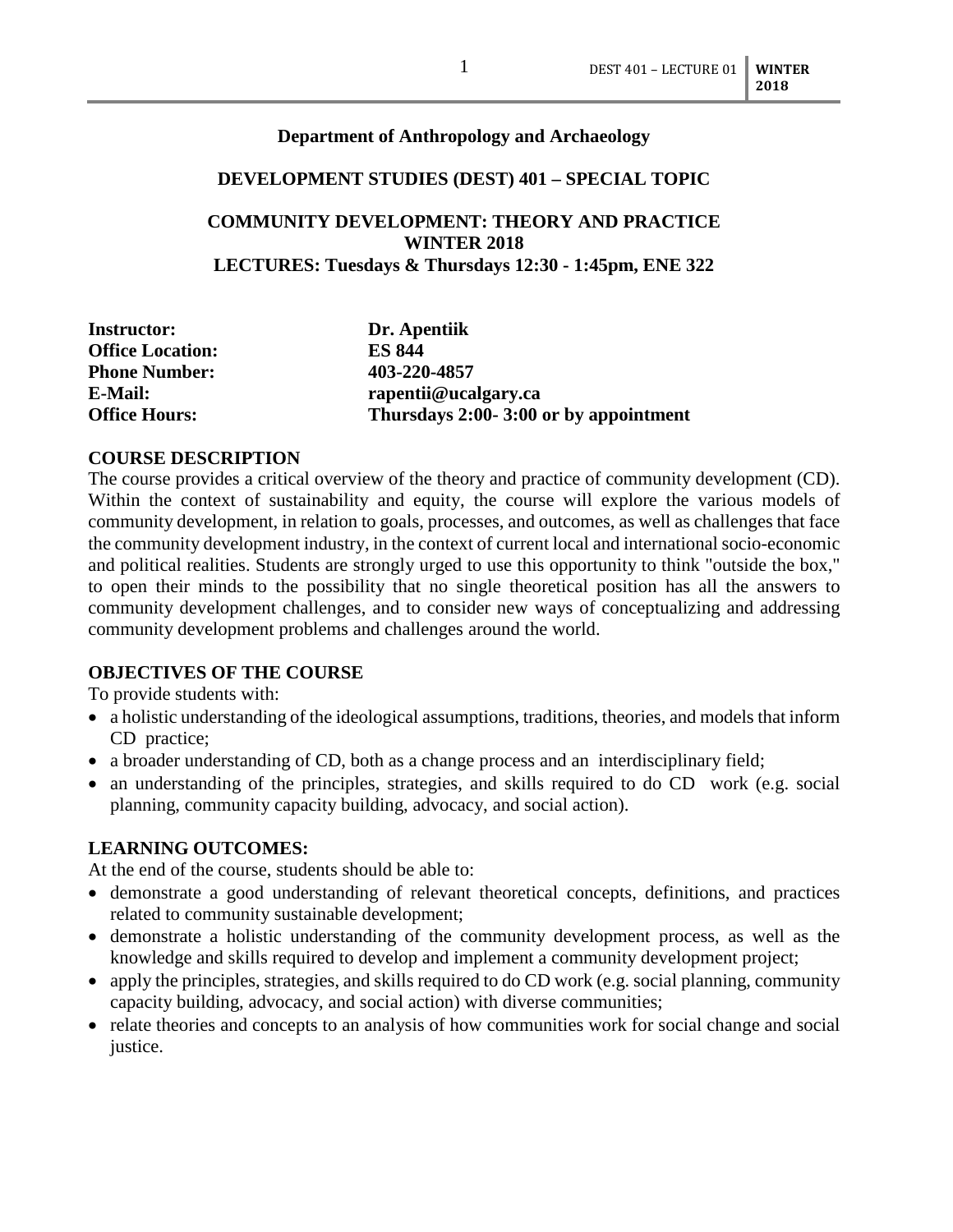### **REQUIRED TEXTBOOKS AND READINGS**

Phillips, R. and Pittman, R. (2014) (Eds.). *An introduction to community development*. Routledge.

### **Additional recommended books will be available through D2L**.

- Binswanger-Mkhize, H. P., de Regt, J. P., & Spector, S. (2010) (Eds.). *Local and community driven development: moving to scale in theory and practice*. World Bank Publications.
- Curtis, A. (2010). *The Well-Connected Community: A Networking Approach to Community Development. Second Edition*.

**Note:** Classes are largely discursive in nature, and PowerPoints would be very rarely used, if at all. Please do all readings prior to class.

# **USEFUL RESOURCES (JOURNALS & WEB SOURCES)**

- Community Development Journal
- The Journal of Rural and Community Development (JRCD)
- Journal of the Community Development Society
- Canadian Journal of Development Studies
- Development and Change
- Journal of Development in Practice
- Journal of Development Studies
- Journal of International Development
- The Coady International Institute's Marie Michael Library: <http://www.stfx.ca/institutes/coady/coady-library/text/development.html>

### **ASSIGNMENTS AND EVALUATION**

|                             | Weight | <b>Due Date</b>       |
|-----------------------------|--------|-----------------------|
| <b>First in-class test</b>  | $30\%$ | February 8, 2018      |
| <b>Second in-clast Test</b> | 30%    | <b>March 22, 2018</b> |
| <b>Team/Group Project</b>   | 20%    | April 3 & 5, 2018     |
| <b>Research Paper</b>       | 20%    | <b>April 12, 2018</b> |
|                             |        |                       |

**All assignments must be completed in order to pass the course**

### **Test 1 (30%): February 8, 2018**

This is a closed-book exam, designed to test your grasp of conceptual issues relating to broad themes of the course. This means you must read the material covered in lectures, seminars, and textbook up to the date of the exam. The best way to prepare for this exercise is to read and reflect on the lectures, tutorials, and course readings. Exams will also cover lectures by guest speakers and information from videos/films shown in the class.

*Structure of exam*: Multiple choice questions are precluded. Questions may be straight essays, short answer types, or a combination of both. These details will be communicated in advance of the test date.

### **Test 2 (30%): March 22, 2018**

This test will take the same format as Test one.

**Please note: no alternate dates for both tests will be provided unless the student has been legitimately excused**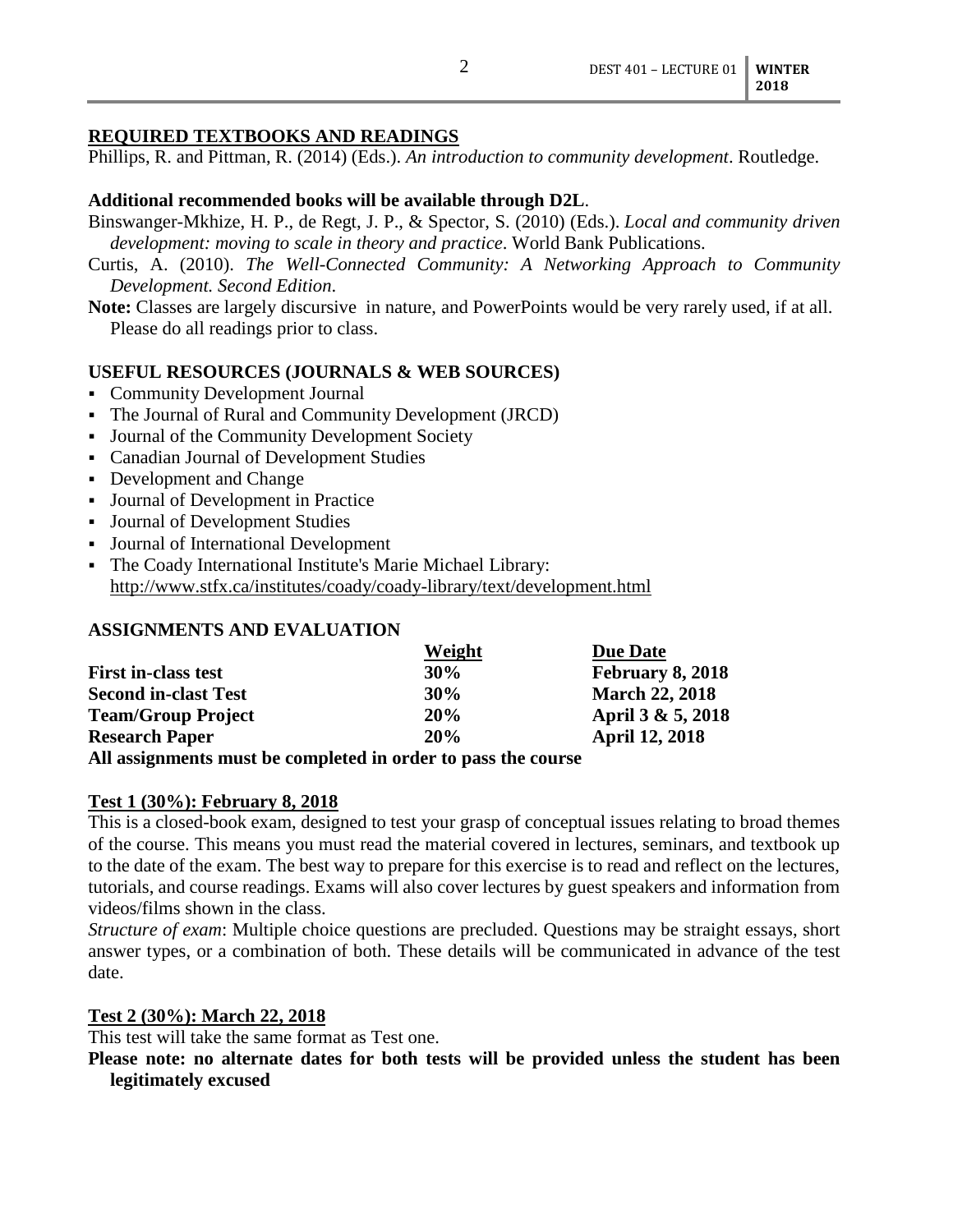**Team Project (20%): April 3 & 5:** An important part of both academic training and practical community development work is co-operation and collegiality (i.e. respect and support for colleagues' work). As such the group project is a critical component of the course. Members of the group will identify a community development project, and either evaluate the project performance or design an entirely new community development project of their choice. It is important that you consult the instructor if you are in doubt about your team's choice of project.

The group presentation is an opportunity to share your ideas. The date and schedule of the presentations will be posted on D2L. It is imperative that you time your presentation in advance - to learn the skills of preparing timed presentations and as a courtesy to the other presenters. During presentations, there will be someone delegated with the task of keeping time and giving you a oneminute notification as your time allocation elapses. Your classmates are expected to ask questions and provide suggestions after your presentation.

**Note:** The presentation takes semi-informal format. The group will submit a collective executive summary of the presentation to the instructor immediately after they presented (details to be discussed in class). The executive summary is worth 5 point. This means the actual in-class verbal presentation is 15 points (Total of 20 points)

Presentations will be assessed based on the following broad criteria: quality of the content (reasoned arguments and examples), verbal presentation, and other artistic appeals. Additional details would be discussed in class prior to the presentation. *It is important that the group members work together as team*, and as such the group presentation will be assessed partly on group dynamics, collegiality, and other factors that suggest that members actually worked collaboratively.

**Note:** You cannot use the same material for the group project for individual projects.

Students are expected to attend all teams 'discussions, meetings and presentations .

# **Final research paper (20%): to be submitted on April 12, in class.**

## **Guidelines:**

Each student will submit a term paper based on a number of topics to be posted on D2L.

- •Length of final paper: Should be a maximum of **6 pages, typed, and doubled-spaced** in **12 point font**. Page margins should be **1 INCH** (2.5 cm) wide, and all pages should be numbered. Doublesided printing of assignments are encouraged to save paper but is not mandatory.
- Information to be included on the title page: *title of paper, course code, instructor's name, student ID, and date of submission*.
- In addition, your paper must have:
- Introduction
- A theoretical framework informing your research argument(s).
- A brief justification of topic in relation to the existing literature.
- A strong conclusion, including appropriate and clear recommendations.
- Clarity of expression and quality of grammar (easy to read, with minimal typos and grammatical errors) and coherence of arguments (clear and logical progression of ideas and thoughts throughout the paper).
- A level of analysis suitable for a 400-level course, i.e., critical, as opposed to descriptive analysis.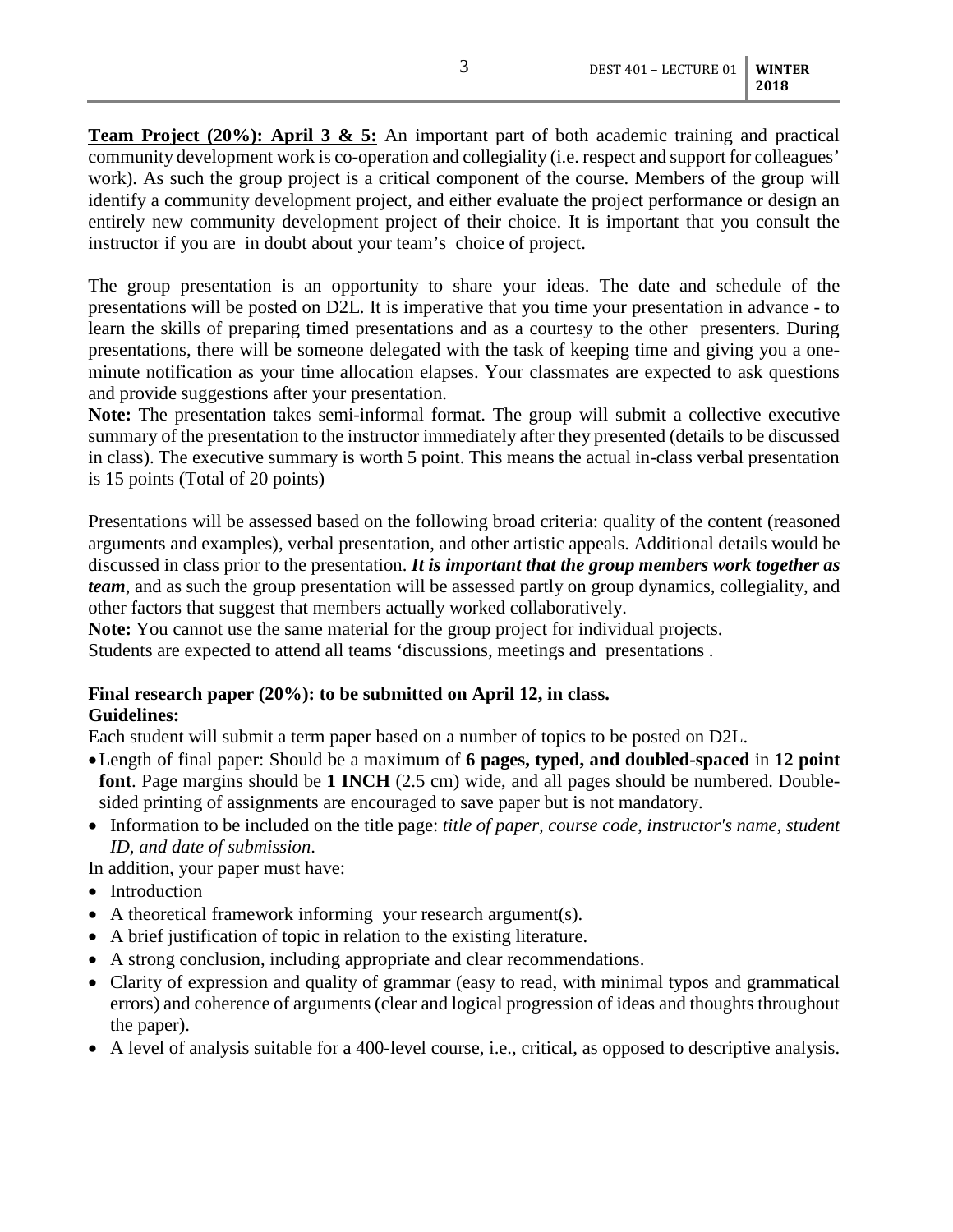- A well-informed review or discussion. The paper should be a critical assessment of your thinking about the subject being researched and demonstrate your understanding and application of lectures, readings, and other relevant literature.
- A well formatted bibliography, including ample in-text citations, tables, maps, and figures.
- You must at least use 5-8 different sources that od relevant to the topic being researched.
- Balance use of relevant and current references (e.g. books, journal articles, newspaper clippings, internet sources).
- Tables and figures must be well-referenced.
- Direct quotes must be cited with page numbers.
- You are required to use APA style referencing/citation. For proper bibliographic format, visit the University of Calgary library website on the topic.

Please note that substantial marks will be taken off for improper citation and referencing. Also be cautioned that your paper cannot be written purely from non-academic internet sources.

Please consult with the instructor or the Writing Centre (see [www.efwr.ucalgary.ca\)](http://www.efwr.ucalgary.ca/) if you have any questions regarding how to cite and reference sources. Additional information such as tables, maps, figure, lists of interview questions, etc. can be included as appendices.

Please hand in your essays directly to your instructor. If it is not possible to do so, a daytime drop box is available in ES 620. A night drop box is also available for after-hours submission. Assignments will be removed the following morning, stamped with the previous day's date, and placed in the instructor's mailbox.

### **REGISTRAR-SCHEDULED FINAL EXAMINATION: NO**

Please note: If your class is held in the evening, the Registrar's Office will make every attempt to schedule the final exam during the evening. However, there is NO guarantee that the exam will NOT be scheduled during the day.

### **POLICY FOR LATE ASSIGNMENTS**

Assignments submitted after the deadline may be penalized with the loss of a grade (e.g.,  $A$ - to  $B$ +) for each day late.

### **NOTE:**

- 1. It is the student's responsibility to keep both a hard copy and an electronic copy of each assignment submitted. Students should be prepared to provide a second copy of their paper if requested, and students who cannot provide a second copy of their essays may risk receiving a zero grade for this portion of the course.
- 2. All written assignments (including, although to a lesser extent, written exam responses) will be assessed at least partly on writing skills. Writing skills include not only surface correctness (grammar, punctuation, sentence structure, etc.) but also general clarity and organization. Research papers must be properly referenced
- 3. Extensions will only be granted under extraordinary circumstances, not including having too much other work to do. If late assignments are handed in at the Department of Anthropology and Archaeology Office (ES 620), please ensure that they are signed and dated.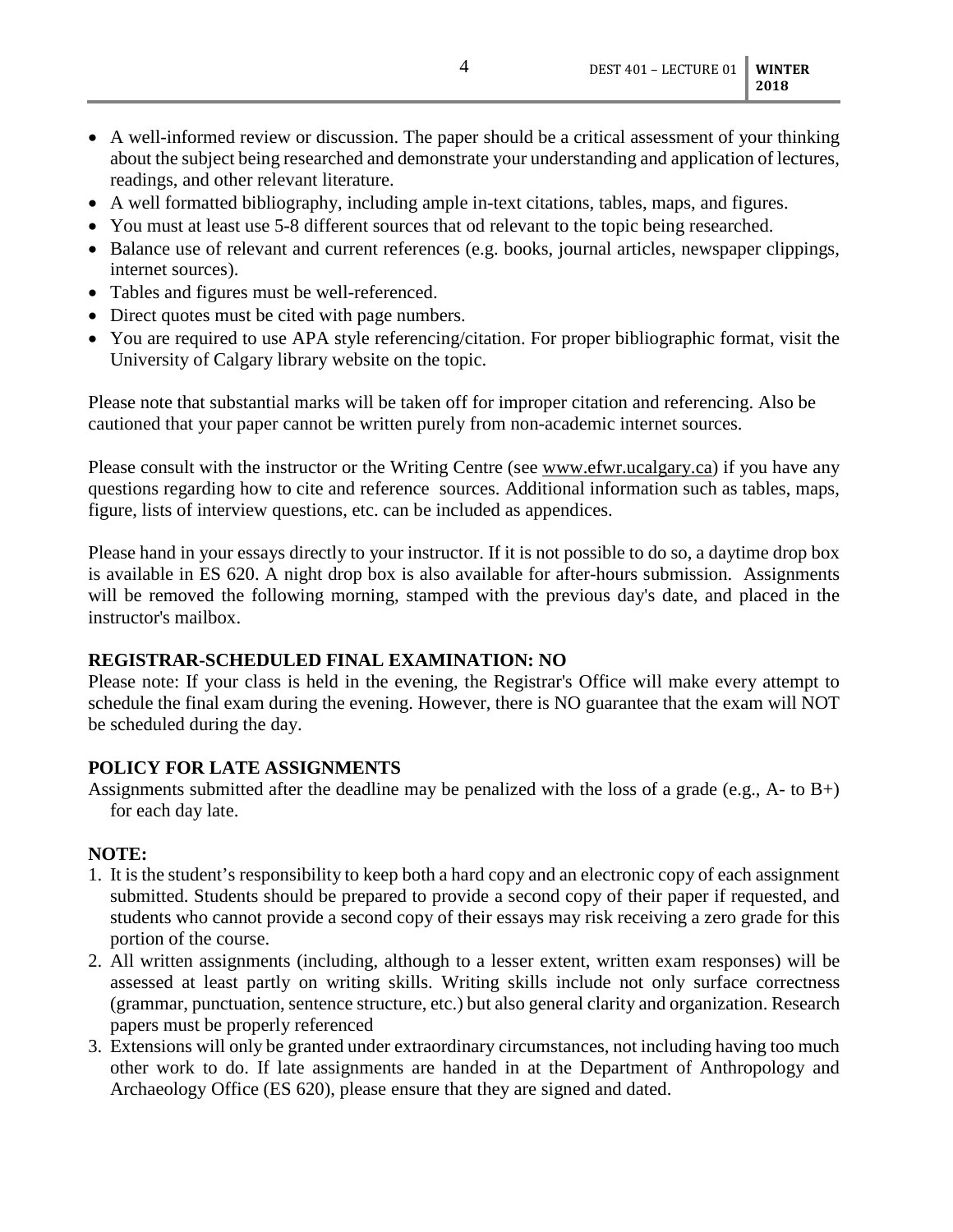4. *If you are unclear on any aspect of the course, please feel welcome to discuss it with the course instructor.*

### **GRADING SYSTEM**

The following grading system is used.

| <b>Grading Scale</b>       |                |
|----------------------------|----------------|
| $A+$                       | $94.9 - 100$   |
| A                          | $89.9 - 94.8$  |
| $\overline{A}$ -           | $84.9 - 89.8$  |
| $B+$                       | $79.9 - 84.8$  |
| $\overline{\mathsf{B}}$    | $74.9 - 79.8$  |
| $B -$                      | $70.9 - 74.8$  |
| $rac{C}{C}$<br>$rac{C}{C}$ | $66.9 - 70.8$  |
|                            | $62.9 - 66.8$  |
|                            | $58.9 - 62.8$  |
| $\overline{D}$ +           | $54.9 - 58.8$  |
| $\overline{\mathbf{D}}$    | $49.9 - 54.8$  |
| $\overline{\mathrm{F}}$    | 49.8 and below |

### **SCHEDULE OF LECTURES AND READINGS**

To be made available on **D2L.**

## **PLAGIARISM AND CHEATING**

Plagiarism: "to steal and pass off the ideas or words of another as one's own" (Webster's). Plagiarism will not be tolerated and will automatically result in a failing grade for the submission. Any student caught plagiarizing will also be subject to additional University sanctions. Students are expected to be familiar with the Department of Anthropology and Archaeology's policy on intellectual honesty

## **DEFERRED EXAMS:**

A student who is absent from a test for legitimate reasons must discuss an alternative course of action with the instructor. The instructor at their discretion may transfer the percentage weight for the test to the final examination, if there is a final examination in the course, set another test, etc. An instructor will normally make this decision on the basis of verbal information provided by the student. In the event that an instructor feels that they cannot judge the veracity of the information provided, Students must be aware that they are responsible for payment of any charge associated with the medical assessment and documentation as this service falls outside the realm of services provided by the Provincial Health Care Plan. Deferral of the registrar scheduled final exam requires Registrar approval.

If a deferred exam is administered, the format of the exam may be different than the original exam.

## **ACADEMIC ACCOMMODATIONS**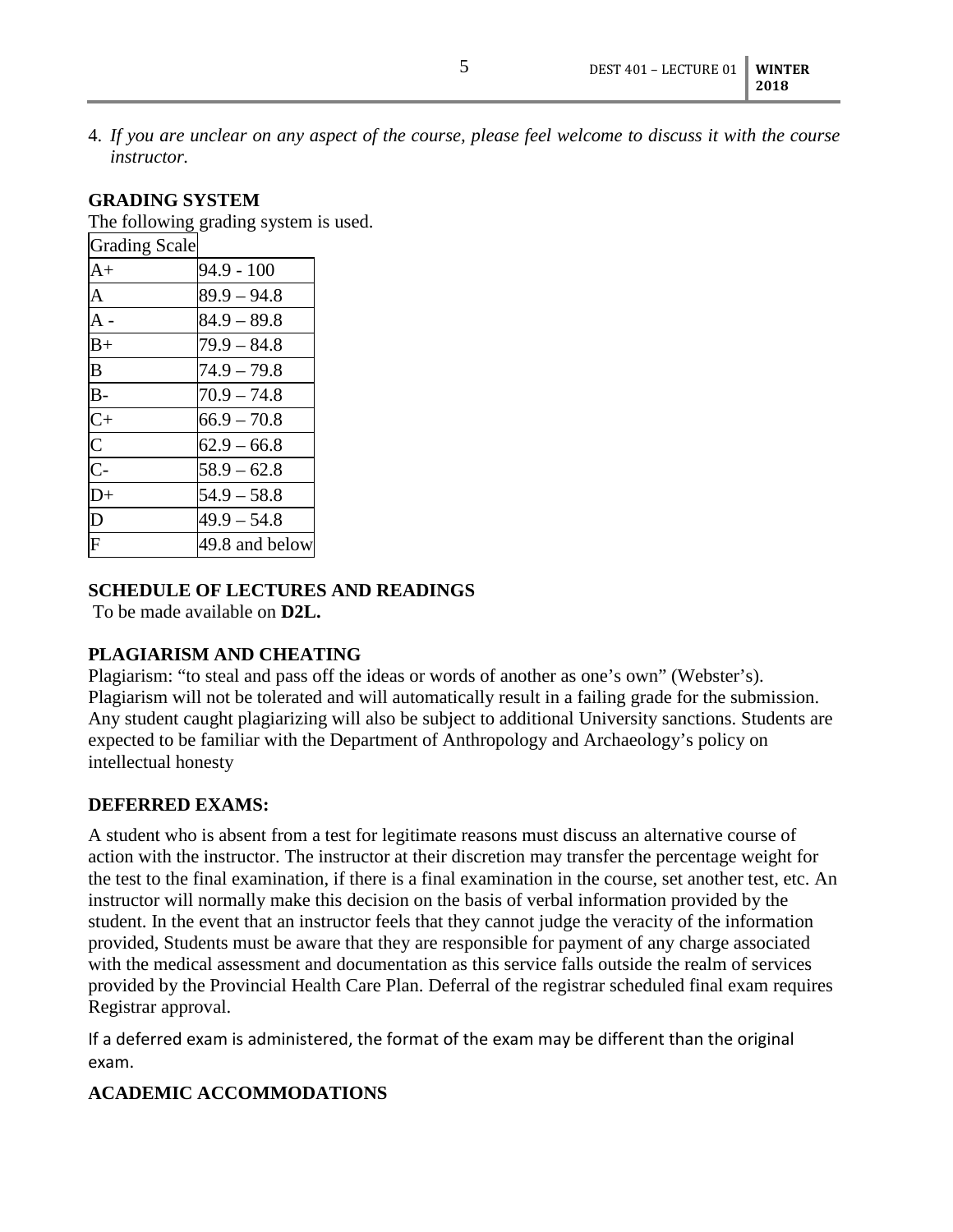http://www.ucalgary.ca/access/accommodations/policy

Students needing an Accommodation because of a Disability or medical condition should communicate this need to Student Accessibility Services in accordance with the Procedure for Accommodations for Students with Disabilities

Students needing an Accommodation based on a Protected Ground other than Disability, should communicate this need, preferably in writing, to the instructor of this course.

### **ACADEMIC INTEGRITY**

Academic integrity is essential to the pursuit of learning and scholarship in a university, and to ensuring that a degree from the University of Calgary is a strong signal of each student's individual academic achievements. As a result, the University treats cases of cheating and plagiarism very seriously. Non-academic integrity also constitutes an important component of this program.

For detailed information on what constitutes academic and non-academic misconduct, please refer to the following link: http://www.ucalgary.ca/pubs/calendar/current/k-2-1.html

All suspected cases of academic and non-academic misconduct will be investigated following procedures outlined in the University Calendar. If you have questions or concerns about what constitutes appropriate academic behavior or appropriate research and citation methods, you are expected to seek out additional information on academic integrity from your instructor or from other institutional resources.

Where there is a criminal act involved in plagiarism, cheating or other academic misconduct, e.g., theft (taking another student's paper from their possession, or from the possession of a faculty member without permission), breaking and entering (forcibly entering an office to gain access to papers, grades or records), forgery, personation and conspiracy (impersonating another student by agreement and writing their paper) and other such offences under the Criminal Code of Canada, the University may take legal advice on the appropriate response and, where appropriate, refer the matter to the police, in addition to or in substitution for any action taken under these regulations by the University

### **TEACHING EVALUATIONS / USRIS (Universal Student Ratings of Instruction)**

At the University of Calgary, feedback provided by students through the Universal Student Ratings of Instruction (USRI) survey provides valuable information to help with evaluating instruction, enhancing learning and teaching, and selecting courses. Your responses make a difference, please participate! Website: http://www.ucalgary.ca/usri/

### **Writing Across the Curriculum**

Writing skills are not exclusive to English courses and, in fact, should cross all disciplines. The University supports the belief that throughout their University careers, students should be taught how to write well so that when they graduate their writing abilities will be far above the minimal standards required at entrance. Consistent with this belief, students are expected to do a substantial amount of writing in their University courses and, where appropriate, members of faculty can and should use writing and the grading thereof as a factor in the evaluation of student work. The services provided by the Writing Support, part of the Student Success Centre, can be utilized by all undergraduate and graduate students who feel they require further assistance